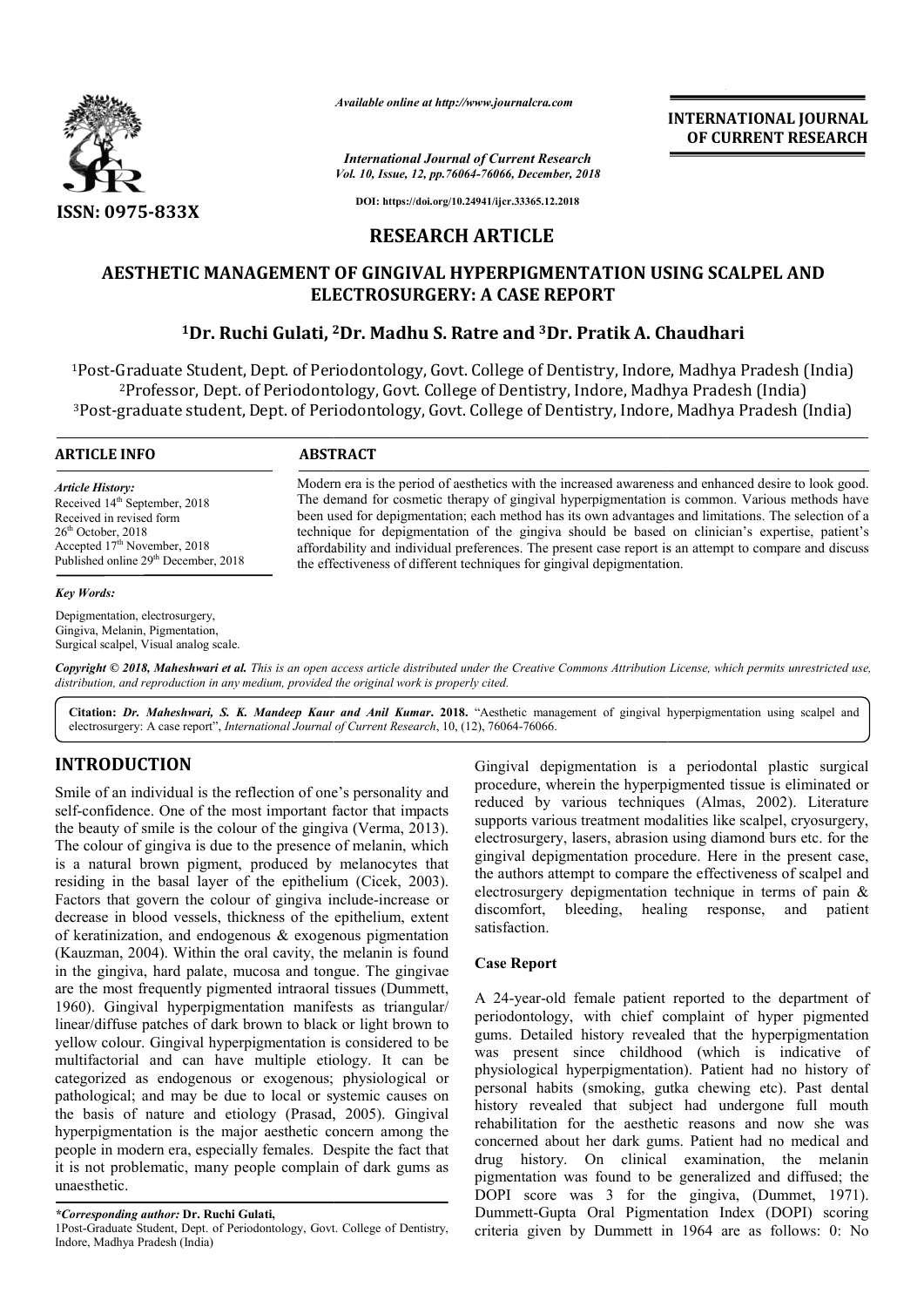clinical pigmentation (pink gingiva) 1: Mild clinical pigmentation (mild light brown colour) 2: Moderate clinical pigmentation (medium brown or mixed pink and brown colour) 3: Heavy clinical pigmentation (deep brown or bluish black colour). When the patient was asked to smile, the gingiva was noticeable from first premolar to first premolar due to high smile line. Patient was highly worried and anxious about the hyperpigmentation. gmentation (mild light brown colour)<br>gmentation (medium brown or mix<br>lour) 3: Heavy clinical pigmentation (<br>ack colour). When the patient was<br>ggiva was noticeable from first preme<br>e to high smile line. Patient was highly



**Figure 1. Pre-operative view showing hyperpigmentation of labial gingival**



**Figure 2. Markings delineating hyperpigmentation**



**Figure 3. Immediate post-operative view using (Maxillary arch)**



**Figure 4. Immediate post-operative view operative using scalpel (Mandibular arch)**



**Figure 5. Six months post-operative view showing healthy gingiva** with no recurrent pigmentation **with no recurrent pigmentation**

Looking at the concern of the patient, the depigmentation procedure and its various treatment modalities were comprehensively explained to the patient along with its advantages and limitations. After the patient agreed for the treatment, a signed written consent was taken. Thorough oral prophylaxis was performed. Instructions for strict plaque control measures were explained to the patient and the patient control measures were explained to the patient and the patient was motivated to follow them. Routine investigations were performed prior to the surgery. The results were within normal limits, so the surgery was scheduled. Two different methods for performing gingival depigmentation were planned, upper arch using electrosurgery unit and the lower arch by conventional/ scalpel method. the concern of the patient, the depigmentation and its various treatment modalities were ively explained to the patient along with its and limitations. After the patient agreed for the signed written consent was taken. Tho

Before the start of depigmentation procedure, the hyper pigmented area was marked using an indelible marking pencil to demarcate the uninvolved area. The marking is essential to know the defined extension of hyperpigmented area. Also, the marking should always be performed by asking the patient to smile, so as to ensure exact extension for which surgery is to be performed. The local anaesthesia 2% lignocaine (1:80,000 adrenaline) was infiltrated from first premolar to first premolar of contralateral side. After the adequate anaesthesia achieved, the electrosurgery unit was installed and the power achieved, the electrosurgery unit was installed and the power<br>settings were customized. Needle electrode was used for deepithelisation, the procedure was supplemented by the use of ovoid loop or diamond-shaped electrodes for festooning. A blended cutting & coagulating fully rectified current was used throughout the procedure. A loop electrode was used for depigmentation in swiping or light brushing strokes. While moving the tip, care was taken not to damage the lip or other epithelisation, the procedure was supplemented by the use of ovoid loop or diamond-shaped electrodes for festooning. A blended cutting & coagulating fully rectified current was used throughout the procedure. A loop electro motion, so as to avoid thermal build up and undue damage to surrounding or underlying tissues. High speed suction and saline soaked gauze pieces were also used to ensure proper cleaning and thermal relaxation of the tissues. pigmented area was marked using an indelible marking pencil<br>to demarcate the uninvolved area. The marking is essential to<br>know the defined extension of hyperpigmented area. Also, the<br>marking should always be performed by a n, so as to avoid thermal build up and undue damage to unding or underlying tissues. High speed suction and soaked gauze pieces were also used to ensure proper ng and thermal relaxation of the tissues.<br>Were arch, conventio entation walny statped and been to the positive view showing healthly gingive with no recurrent pigmentation between the content of the patient the designentation procedure and its various correlation and the patient and t

For lower arch, conventional/ scalpel technique was advocated. A 15-C bald parker blade was used for the same. Using 15 blade, slicing of the hyperpigmented epithelium from underlying connective tissue was made. The surgically blade, slicing of the hyperpigmented epithelium from underlying connective tissue was made. The surgically removed peel consisted of hyperpigmented epithelium along with partial split connective tissue. The slicing was uniform to avoid any nicks, ragged tissue or denudation of bone. After the slicing of hyperpigmented tissue, the residual patches were eliminated by scrapping motion of the scalpel till the entire melanin patches were removed. Special care should be taken while operating marginal area, because any deep/ non uniform incision would have led to excision of marginal tissue and there by leading to inadvertent recession. After thorough hy nicks, ragged tissue or denudation of bone. After the of hyperpigmented tissue, the residual patches were ted by scrapping motion of the scalpel till the entire